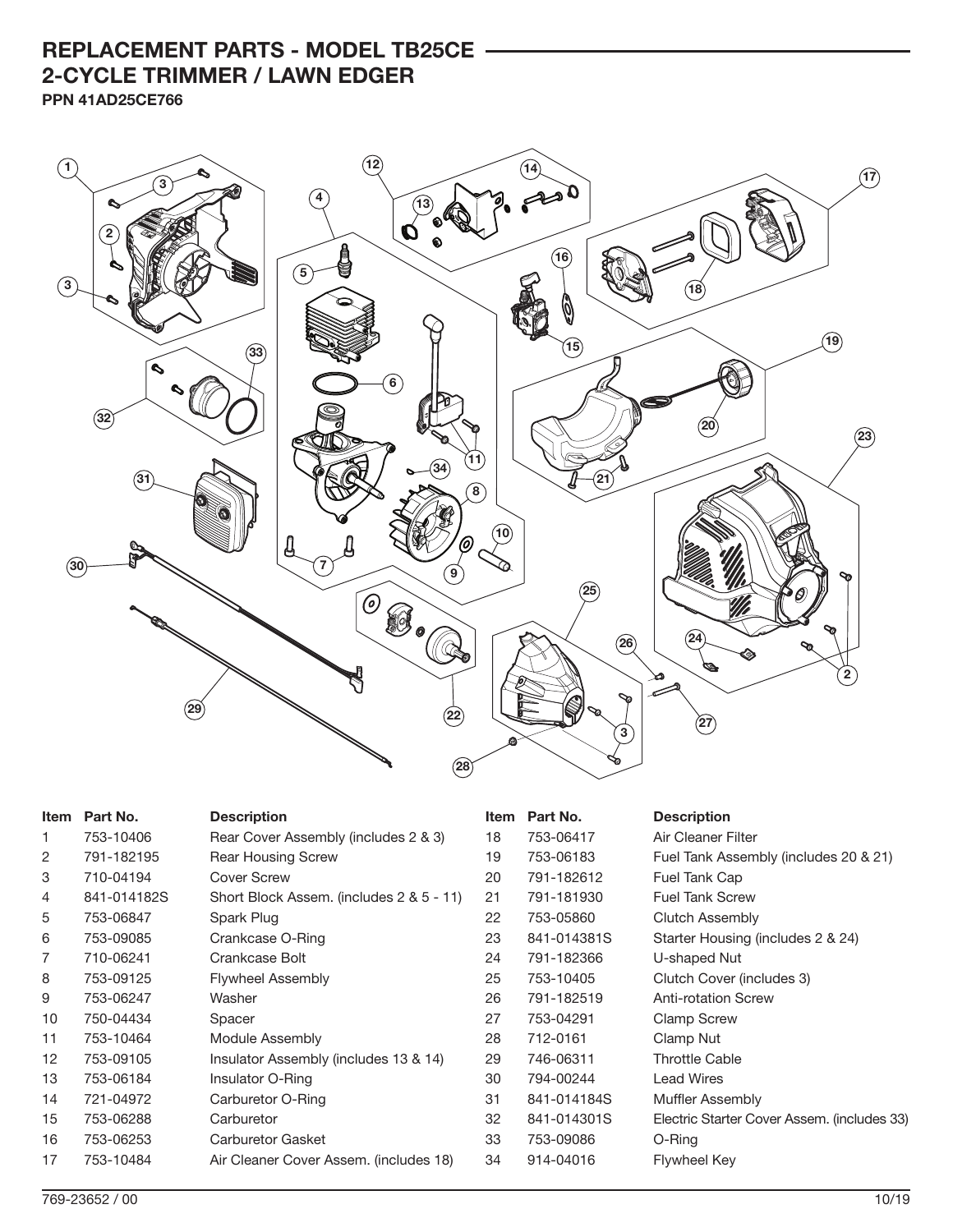## **REPLACEMENT PARTS - MODEL TB25CE 2-CYCLE TRIMMER / LAWN EDGER PPN 41AD25CE766**

| Item | Part No.       | <b>Description</b>                         |
|------|----------------|--------------------------------------------|
| 35   | 753-08344      | Throttle Housing Assem. (includes 36 - 39) |
| 36   | 731-08433C-10  | Throttle Trigger Lock-Out                  |
| 37   | 791-182405     | <b>Trigger Switch Assembly</b>             |
| 38   | 753-05007      | <b>Throttle Trigger Spring</b>             |
| 39   | 731-04970B-10  | <b>Throttle Trigger</b>                    |
| 40   | 753-06880      | Upper Shaft Housing Assembly               |
| 41   | 731-08926      | Hanger                                     |
| 42   | 753-08042      | D-Handle (includes 43)                     |
| 43   | 753-06040      | D-Handle Bolt                              |
| 44   | 753-1190       | Split Boom Coupler (includes 45)           |
| 45   | 791-182057     | <b>Anti-Rotation Screw</b>                 |
| 46   | 753-08692      | Lower Shaft Housing Assembly               |
| 47   | 753-04283      | Shield Assembly (includes 48)              |
| 48   | 791-180553     | <b>Blade Assembly</b>                      |
| 49   | 753-04282      | <b>Shield Mounting Hardware</b>            |
| 50   | 731-09579A-1   | Outer Spool                                |
| 51   | 791-610636B    | Spring                                     |
| 52   | 753-10604      | <b>Inner Reel</b>                          |
| 53   | 797-00022      | Line Retainer                              |
| 54   | 736-04117      | Washer                                     |
| 55   | 710-04562      | <b>Bolt</b>                                |
| 56   | 731-09582-A-10 | Bump Knob                                  |
| 57   | 728-04061      | Eyelet                                     |
| 58   | 731-09583A-1   | <b>Outer Spool Cover</b>                   |

 $\circledast$